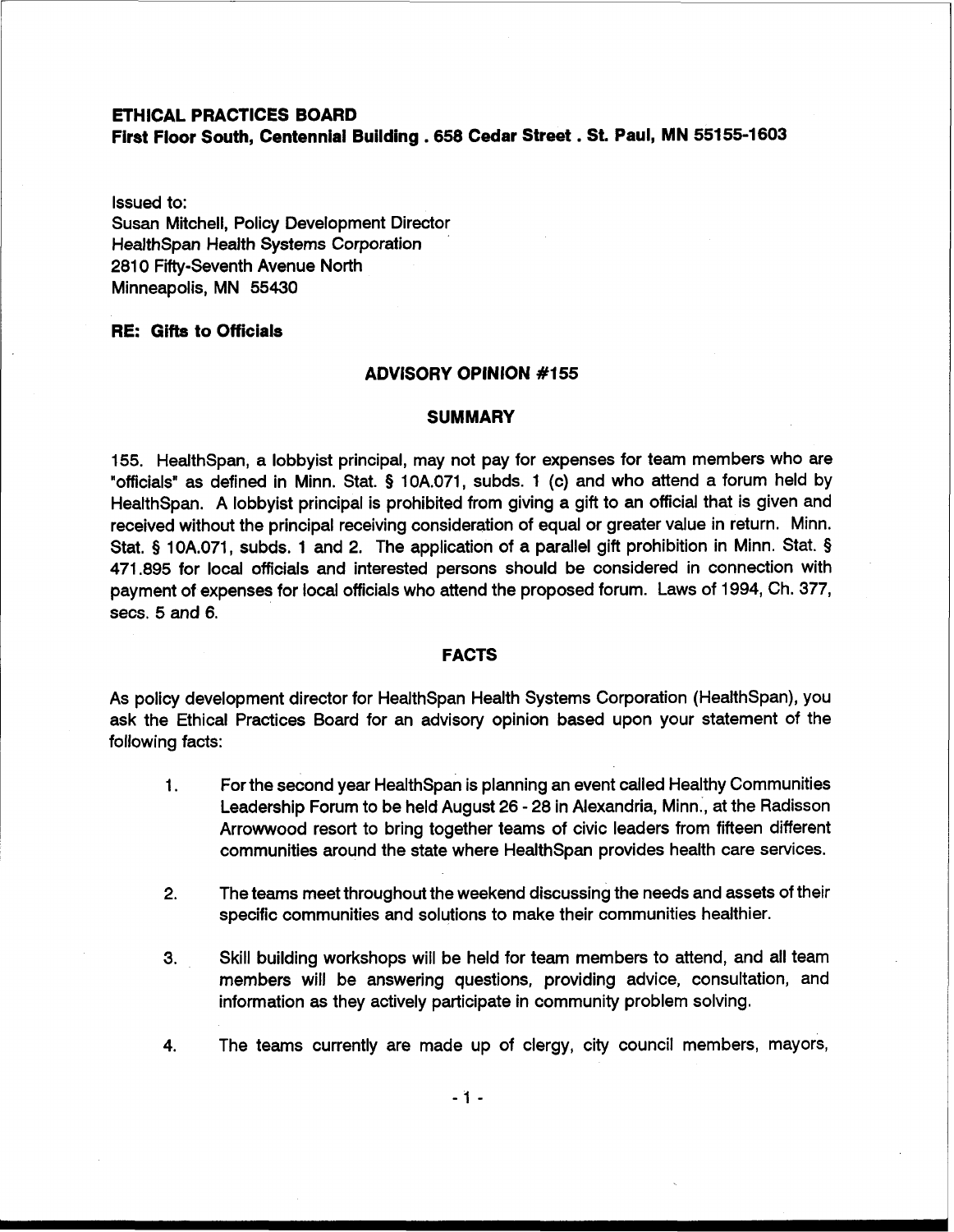legislators, health care providers, community health service agency staff, large and small employers, human service agency staff, county commissioners, and county administrators.

HealthSpan is prepared to pay all forum expenses -- meals and lodging -- for all 5. team members this year as last year.

### **QUESTION**

Can HealthSpan pay all forum expenses for team members who are officials under Minn. Stat. § 10A.071. subds. 1 and 2?

## **OPINION**

No. HealthSpan may not pay for expenses for team members who are "officials" as defined in Minn. Stat. § 10A.071, subds. 1 (c). HealthSpan, a lobbyist principal, is prohibited from giving a gift to an official that is given and received without HealthSpan receiving consideration of equal or greater value in return. Minn. Stat. § 10A.071, subds. 1 and 2 (Laws of 1994, Ch. 377, sec. 5).

The gift to officials you describe is prohibited under Minnesota Statutes, Ch. 10A, the only statute governing lobbyists and lobbyist principals for which the Ethical Practices Board has advisory opinion authority. You should be aware that there is a parallel gift prohibition in Minn. Stat. § 471.895 that applies to local officials and interested persons, and you should consider the application of that statute to your proposed activities. See Minn. Stat. § 471.895 (Laws of 1994, Ch. 377, sec. 6), below.

**Issued:**  $8 - 12 - 1994$ 

John L. Holahan, Jr., Chair **Ethical Practices Board** 

### **PERTINENT STATUTES**

Minn. Stat. § 10A.01 DEFINITIONS provides:

Subd. 11. (a) "Lobbyist" means an individual:

(1) engaged for pay or other consideration, or authorized to spend money by another individual, association, political subdivision, or public higher education system, who spends more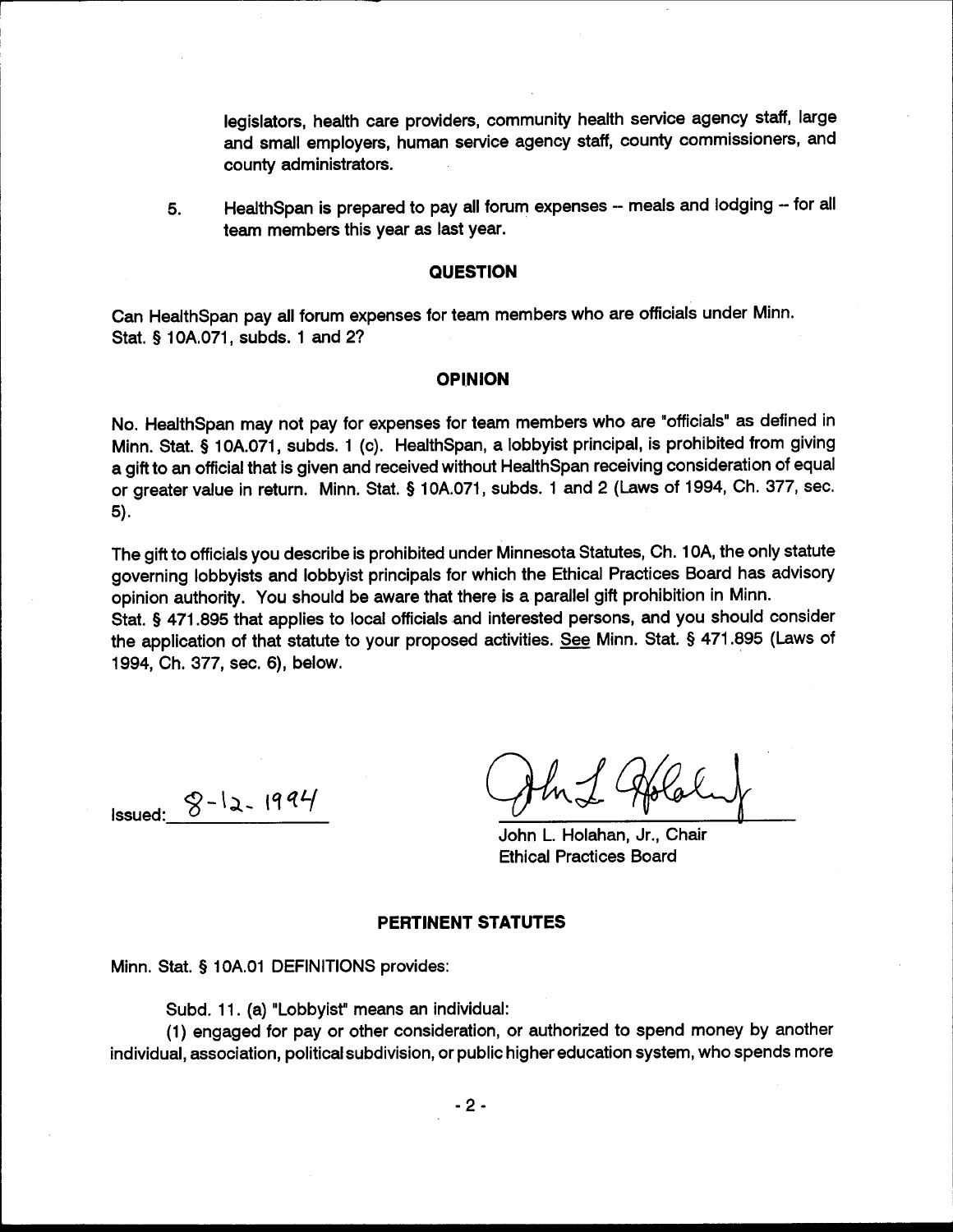than five hours in any month or more than \$250, not including the individual's own travel expenses and membership dues, in any year, for the purpose of attempting to influence legislative action or administrative action, or the official action of a metropolitan governmental unit, by communicating or urging others to communicate with public or local officials.

Subd. 18. "Public official" means any:

(a) member of the legislature;

(b) constitutional officer in the executive branch and the officer's chief administrative deputy;

(c) member, chief administrative officer or deputy chief administrative officer of a state board or commission which has at least one of the following powers: (i) the power to adopt, amend or repeal rules, or (ii) the power to adjudicate contested cases or appeals;

(d) commissioner, deputy commissioner, or assistant commissioner of any state department as designated pursuant to section 15.01;

(e) individual employed in the executive branch who is authorized to adopt, amend or repeal rules or adjudicate contested cases;

(f) executive director of the state board of investment;

(g) executive director of the Indian affairs intertribal board;

(h) commissioner of the iron range resources and rehabilitation board;

(i) commissioner of mediation services;

(i) deputy of any official listed in clauses (e) to (i);

(k) judge of the workers' compensation court of appeals;

(I) administrative law judge or compensation judge in the state office of administrative hearings or referee in the department of jobs and training;

(m) solicitor general or deputy, assistant or special assistant attorney general;

(n) individual employed by the legislature as secretary of the senate, chief clerk of the house, revisor of statutes, or researcher, legislative analyst, or attorney in the office of senate counsel and research or house research;

(o) member or chief administrative officer of the metropolitan council, regional transit board, metropolitan transit commission, metropolitan waste control commission, metropolitan parks and open spaces commission, metropolitan airports commission or metropolitan sports facilities commission:

(p) the director of the racing commission, the director of the gambling control board, the director of the state lottery, and the deputy director of the state lottery;

(q) director or the division of gambling enforcement in the department of public safety;

(r) member or executive director of the higher education facilities authority; or

(s) member of the board of directors or president of the Minnesota world trade center corporation.

Subd. 25. Local official. "Local official" means a person who holds elective office in a political subdivision or who is appointed to or employed in a public position in a political subdivision in which the person has authority to make, to recommend, or to vote on as a member of the governing body, major decisions regarding the expenditure or investment of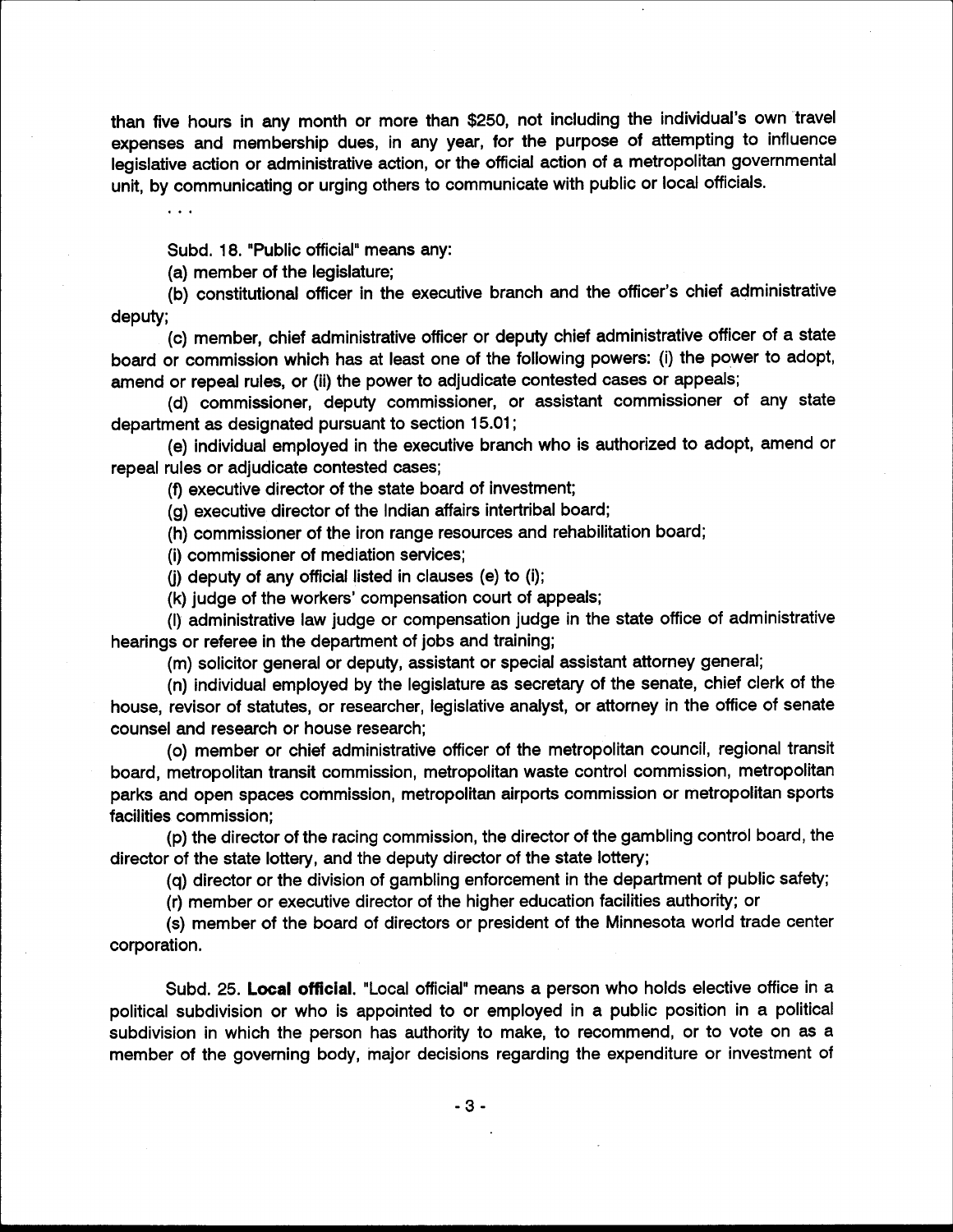public money.

Subd. 26. Metropolitan governmental unit. "Metropolitan governmental unit" means any of the seven counties in the metropolitan area as defined in section 473.121, subdivision 2, a regional railroad authority established by one or more of those counties under section 398A.03, a city with a population of over 50,000 located in the seven-county metropolitan area, the metropolitan council, a metropolitan agency as defined in section 473.121, subdivision 5a, the Minnesota state high school league, and Minnesota Technology, Inc.

Subd. 27. Political subdivision. "Political subdivision" means the metropolitan council, a metropolitan agency as defined in section 473.121, subdivision 5a, a municipality as defined in section 471.345, subdivision 1, the Minnesota state high school league, and Minnesota Technology, Inc.

Subd. 28. Principal. "Principal" means an individual or association that:

(1) spends more than \$500 in the aggregate in any calendar year to engage a lobbyist, compensate a lobbyist, or authorize the expenditure of money by a lobbyist; or

(2) is not included in clause (1) and spends a total of at least \$50,000 in any calendar year on efforts to influence legislative action, administrative action, or the official action of governmental units, as described in section 10A.04, subdivision 6.

Laws of 1994, Ch. 377, Sec. 5, created Minn. Stat. § 10A.071 CERTAIN GIFTS BY LOBBYISTS AND PRINCIPALS PROHIBITED which provides:

Subdivision 1. Definitions. (a) The definitions in this subdivision apply to this section.

(b) "Gift" means money, real or personal property, a service, a loan, a forbearance or forgiveness of indebtedness, or a promise of future employment, that is given and received without the giver receiving consideration of equal or greater value in return.

(c) "Official" means a public official, an employee of the legislature, or a local official of a metropolitan governmental unit.

Subd. 2. Prohibition. A lobbyist or principal may not give a gift or request another to give a gift to an official. An official may not accept a gift from a lobbyist or principal.

Subd. 3. Exceptions. (a) The prohibitions in this sections do not apply if the gift is:

(1) a contribution as defined in section 10A.01, subdivision 7;

(2) services to assist an official in the performance of official duties, including by not limited to providing advice, consultation, information, and communication in connection with legislation, and services to constituents;

(3) services of insignificant monetary value;

(4) a plaque or similar memento recognizing individual services in a field of specialty or to a charitable cause:

(5) a trinket or memento of insignificant value;

 $-4-$